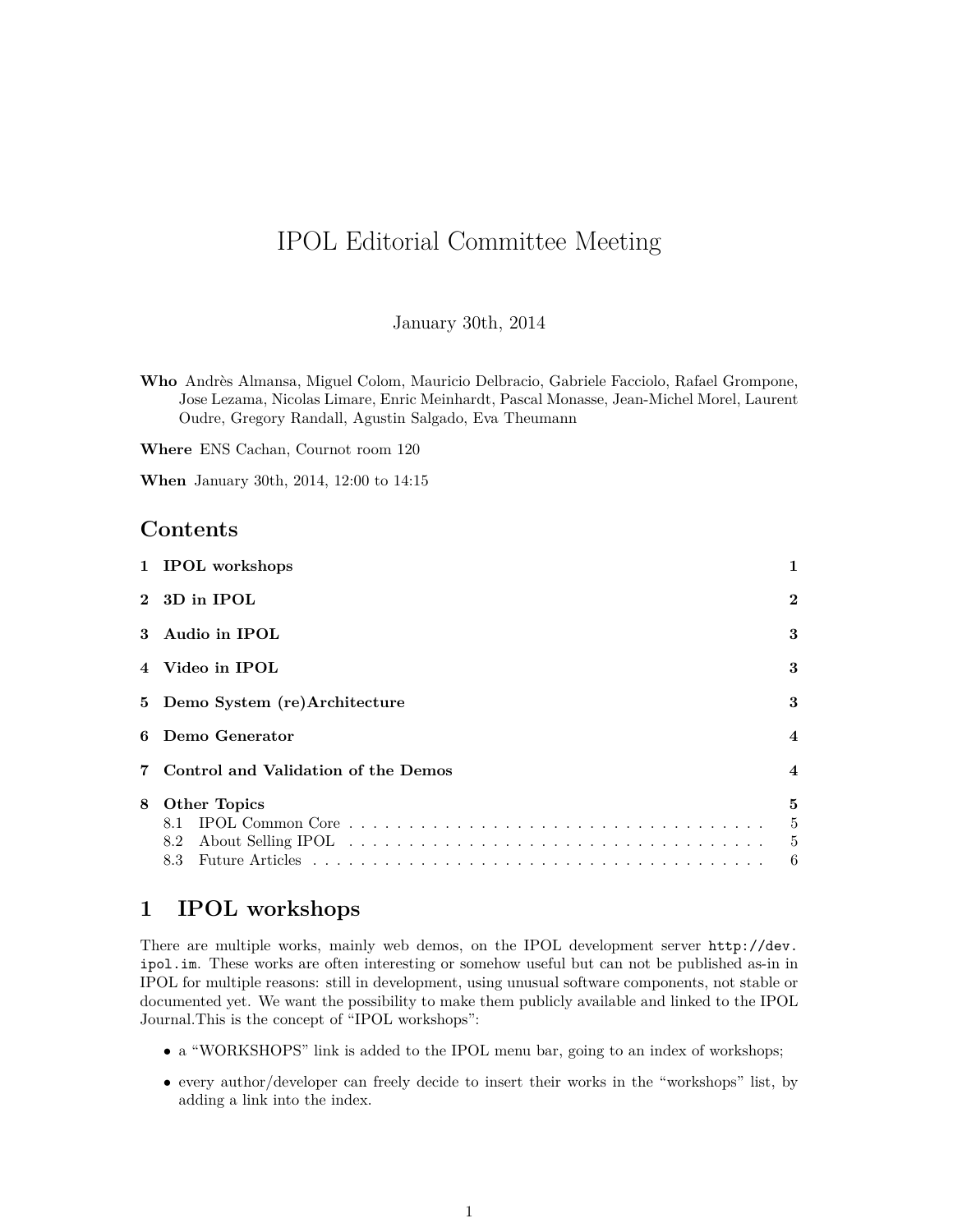Other possible benefits include: testbed for new kinds of data, interfaces, languages, etc.; use as tutorials, for education; showcase for conferences; collaborations with external (non-imaging) groups.

This has been implemented immediately after the meeting: the "WORKSHOPS" link goes to http://dev.ipol.im/ws/ and this page includes instructions for authors. Anyone with an account on the purple server can edit this index. Changes are saved every 5 minutes.

These workshops are closely related to the IPOL Journal (same people, same resources), but they are not part of the journal. There is no editorial control, no peer review, and no guarantee provided by the IPOL editorial committee on their quality or availability. As such, their appearance must not be misleading; workshops must not look like articles.

Three major issues remain; Nicolas Limare is in charge of solving them or proposing solutions:

- Access to workshops must be possible without password; the current solution (embedding the passwords in the link) is only a temporary fix.
- Workshop authors must have a solution to automatically start their own demos when the server is restarted, so that the service is always available.
- Workshop authors must have a solution to easily setup a redirection, so that visitors can access the service if they wish to move it to another location.

Maintenance of links to these workshops is a concern. With the current setup, a workshop is available as long as authors have an account on the development server and keep their demo running at the same address and their files published with the same file names. If a workshop becomes a published preprint or article, the server administrators can setup a redirection from the workshop URL to the preprint or article URL, on request.

A more powerful option is to maintain a list of permanent URLs (short addresses with a redirection, updated when the addressed content moves) which could be used for IPOL workshops as well as for any online content researchers need to mention in their works. This service is not, strictly speaking, part of the IPOL workshops, but both can integrate well. Rafael volunteered to manage this permanent URL system.

Next steps: inform purple users about usage and risks, let the workshops index fill up then publish a "news" item.

## <span id="page-1-0"></span>**2 3D in IPOL**

One article on 3D point clouds has been accepted, other articles are expected. IPOL want to be able to publish articles on 3D data. There are no obstacles for the article itself (text and code), but some work is needed for web demos. We need solutions for interactive rendering in a browser and we need to control the impact of large data (upload to the server, processing, and download to the browser).

Interactive rendering is possible with two JavaScript libraries: three.js for meshes and XB-PointStream for point clouds. These two solutions use the WebGL technology, and require recent and capable browsers and some hardware (GPU) support. This probably excludes Internet Explorer (12.7% of IPOL visits in 2013) and computers built before 2010.

There also are some challenges with the size of the data. Large data can not be easily uploaded to the demo; instead, input data proposed by the demo will be used. Large data may imply long processing; this can be mitigated by downsampling point clouds, or clipping meshes (when appropriate). Downloading the result files for rendering is also a potential bottleneck: a 50MB file will take some time to be available in the browser; on-the-fly compression (by the app server or front-end web server) can mitigate the issue, but is sensible to bad proxying (such as currently done on the ENS Cachan network).

Miguel Colom is in charge of this development. It will be tested in an IPOL Workshop before standard installation on the public server.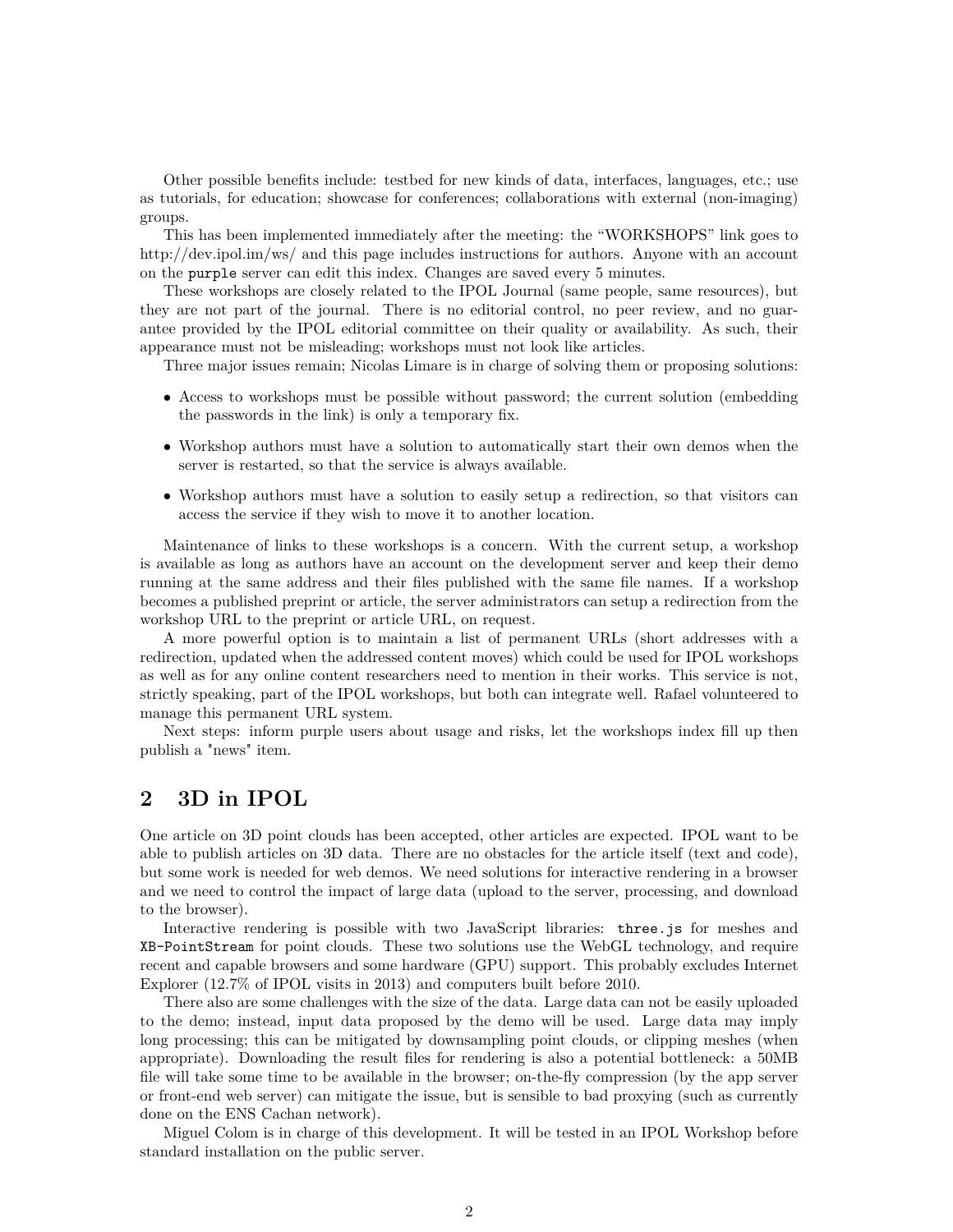## <span id="page-2-0"></span>**3 Audio in IPOL**

Five articles are currently waiting in the IPOL review pipeline. They could be included in IPOL, at least as public preprints and to show it is possible. This may or may not be a replacement for the J-RASP (ex-SPOL) project, in case it does not come to life.

Some demos already exist with audio processing. They work as prototypes, can can already be inserted into the IPOL Workshops index. Their integration into the main demo server requires a little more development work:

- Input files must be accepted, converted and shortened if needed, from a few usual audio file formats (MP3, FLAC, WMA, OGG) to the file format read by the algorithmic code. This input processing must be done in the Python demo layer; it could use the pysox package, or other technical solutions.
- Output files should be usable in common browsers. The current solution (HTML5 audio tag) only works with MP3 files in Internet Explorer, and the MP3 compression could be a problem for some algorithms. One solution could be to simply add a link to the file for download instead of embedding it into the web page.

Some audio algorithms are implemented in MATLAB. Web demos could be built for these algorithms by using the methods tested and documented by Juan Cardelino, and tested as IPOL Workshops.

Then, if these works are to be published in IPOL and if IPOL wants to accept new audio processing submissions, new items must be added to the IPOL Software Guidelines and IPOL Author Manual:

#### **IPOL Software Guidelines, 2.5 External Libraries**

add the sndfile library, version 1.0.x, with a link to <http://www.mega-nerd.com/libsndfile/>

#### **IPOL Software Guidelines, 2.7 Usage and Input/Output** ˙

add the "WAV for audio files" format, with a link to [http://www.digitalpreservation.](http://www.digitalpreservation.gov/formats/fdd/fdd000001.shtml) [gov/formats/fdd/fdd000001.shtml](http://www.digitalpreservation.gov/formats/fdd/fdd000001.shtml)

#### **IPOL Author Manual**

add an "Audio" section, after the "Pictures" section, with the instruction to limit audio files to 30 seconds and some details about copyright issues.

Someone must be in charge of this development. It will be tested in an IPOL Workshop before standard installation on the public server.

### <span id="page-2-1"></span>**4 Video in IPOL**

Like 3D and audio, one of the issues with video processing is the rendering in the browser. Showing a sequence of frames is possible, but rudimentary and not very adapted. One solution could be, like for audio data, to use a web viewer (HTML5 video tag or Flash player) on compressed video. A lightweight alternative is to let visitors download the data and view the files locally.

This would make video processing in IPOL easier, but the usual other issues remain: input processing and conversion, and computation time.

Someone must be in charge of this development. It will be tested in an IPOL Workshop before standard installation on the public server.

## <span id="page-2-2"></span>**5 Demo System (re)Architecture**

The current demo system is a monolithic server that takes care of everything: manage the HTTP communication, generate the HTML pages, receive and send the data and parameters to the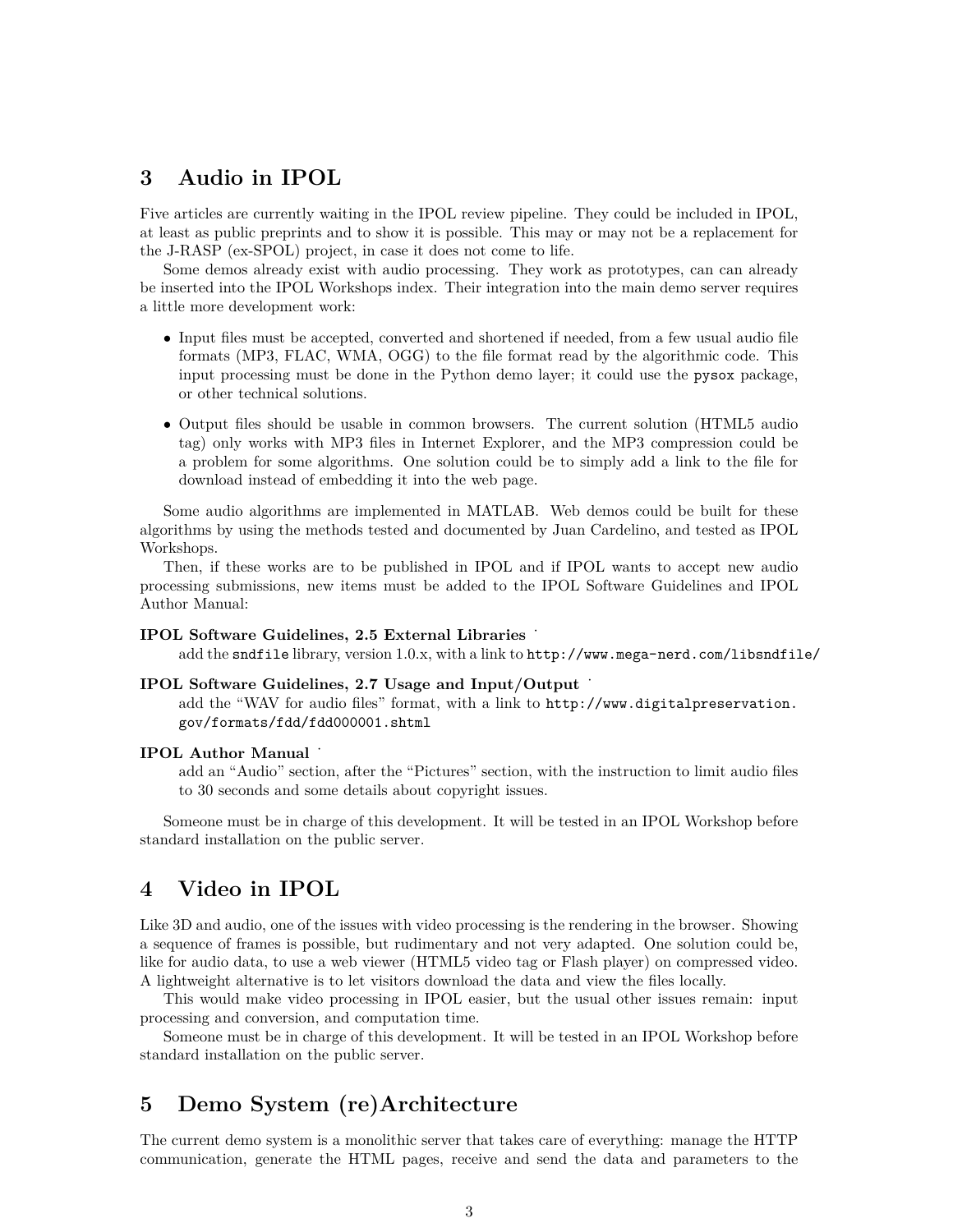$C/C++$  algorithms, archive the results. This lack of modularity ties together the presentation step with processing, making them depending on each other. This makes difficult:

- changing the presentation interface with a different one;
- adding several presentation interfaces (2D, 3D, special cases, etc);
- creating external tools that could automate the creation of the demos without interfering with the demo system core;
- creation of APIs to interact with the server with a well-known format.

Separating the model (data/codes), view (web interface),and controller (workflow and processing) should be considered (in the future) for the scalability of the demo system. It can not be done as a part-time task by students or researchers focused on other works such as image processing research. It could be a good internship task for a software engineering student, and Miguel Colom is volunteering to coach such student. But we have no candidate so far.

### <span id="page-3-0"></span>**6 Demo Generator**

The "demo generator", written by Agustin Salgado, is a Python program with a web interface available in experimental form at [http://dev.ipol.im/~asalgado/ipol\\_demo\\_generator/](http://dev.ipol.im/~asalgado/ipol_demo_generator/).

This program takes the description of an IPOL (source code location and compilation details, input and output, result formatting, etc.) from a web form, and saves all that into a single text file, following an ad-hoc language (demo description language, DDL). Then this text description of a demo can be used in two modes:

- **interpreter:** In this mode, a web demo is run, following the specification. This is a dynamic interpretation of the DDL file, and can be used to test the specification.
- **compiler:** In this mode, the Python code is generated for a demo following the DDL file specs. This code can then be installed as a stand-alone demo service, for further developments or for public release.

For the moment, some restrictions apply: input data must be already available and identified on the server; demos created with this system are restricted to the standard workflow (inputparams-wait-result). Seven types of demos have been identified, four of them already proposed as standard templates.

Some development and testing work is still needed before this system can be used "for real".

### <span id="page-3-1"></span>**7 Control and Validation of the Demos**

There is an ambiguity about who is in charge of checking that demos are correctly written: reviewers are not supposed to check it; editors in charge of a submission are often not able or not willing to do it. Doing it just when we receive them for integration and publishing is time-consuming and can delay a lot the public availability of a demo, resulting in preprints published without demos or articles waiting for weeks after being accepted before they become publicly available.

This is even more difficult when demo authors wrongly believe that "*if it seems to works on the development server, then everything is OK and it can be installed as-is on the public IPOL demo server.*"

Three solutions are proposed:

• Some better "demo guidelines" are needed. Nicolas and Miguel will prepare a list of precise instructions for the demo authors. Then this list will be communicated to the person in charge of creating the demo by the editor.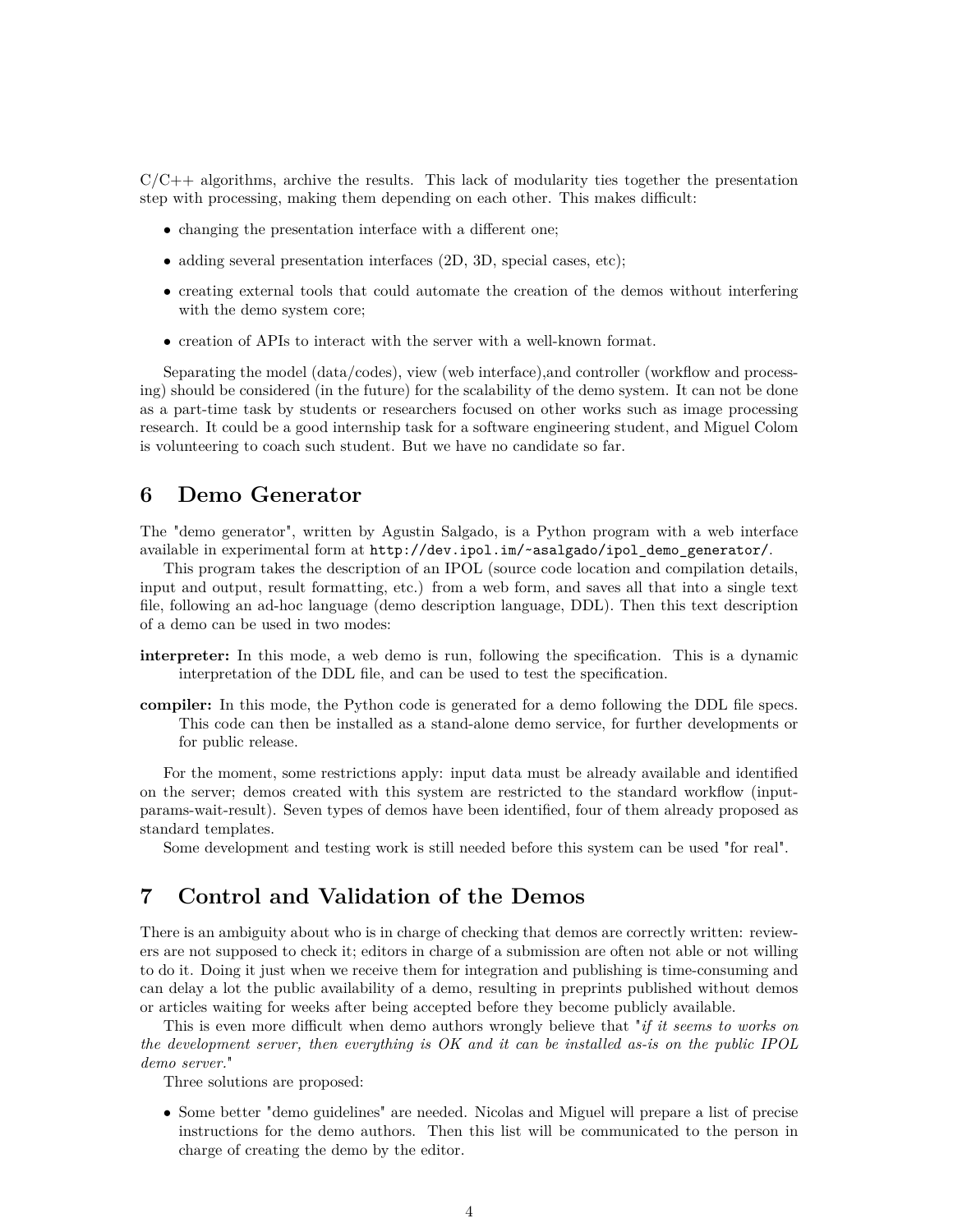- A restricted test environment would help. Available from the development server, it would exactly mimic the software environment of the production server. Nicolas will work on it, but it will probably not be available before a few months.
- Some members of the board are able to check the quality of a demo and are willing to help: Mauricio, Miguel, Rafael, Enric, Jose. They can receive a few requests for verification from Miguel and perform a preliminary screening.

We also note that the demo generator will help because it will generate only standardized code.

## <span id="page-4-0"></span>**8 Other Topics**

These topics were not discussed, for lack of time. There are mentioned hereafter for future reference.

#### <span id="page-4-1"></span>**8.1 IPOL Common Core**

*from Jérôme Gilles, edited* – It will be extremely valuable to have a basic set of functions/data structures that all developers must use (like images structures with their macros, reading/writing functions, basic arithmetic functions, . . . ). For example, I was using my own code to solve a model and I also used functions written by [author A]. One reviewer asked why I was not using the functions developed by [author B] to solve the model. Code from [author B] was using some specific data structures, [author A] was also using his own, so finally the code would contain more lines only dedicated to convert data between the two formats, so I refused the change. I believe it would be better if everybody was using the same data structure definition and a standard set of basic function. IPOL would gain in interoperability between the different proposed algorithms and would facilitate the developers' work.

#### <span id="page-4-2"></span>**8.2 About Selling IPOL**

*from Gabriele Facciolo, José Luis Lisani and Bertrand Kerautret, edited* – Showing the benefits of IPOL for the community is not enough. To "sell" IPOL we must advertise the benefits of using it for the individual and the laboratory where they work.

- **Success Stories** We need comparative figures about paper citations, faster adoption/acceptation, grants and funds. . . . This info should be publicly available and included in future IPOL presentations.
- **Lab Notebook** IPOL is also a tool to track research and collaborate. We could "sell" (even commercially) IPOL as a private workgroup platform.
- **Benchmarks** We're already positioning IPOL as platform to compare state of the art algorithms (a replacement for the Middleburry benchmark, for example). In the future, when the critical mass is reached, we could just say it is a way to benchmark algorithms. But this is not the case yet.
- **Workshops** To lower the pressure of writing a paper and get faster to the critical mass, we could re-introduce the workshops. Allowing authors to pre-publish algorithms without a description. Demos without the text description also helps authors submit their work to a journal or conference. The geometry group is also interested and could do it on their new IPOL server, recently purchased and installed.